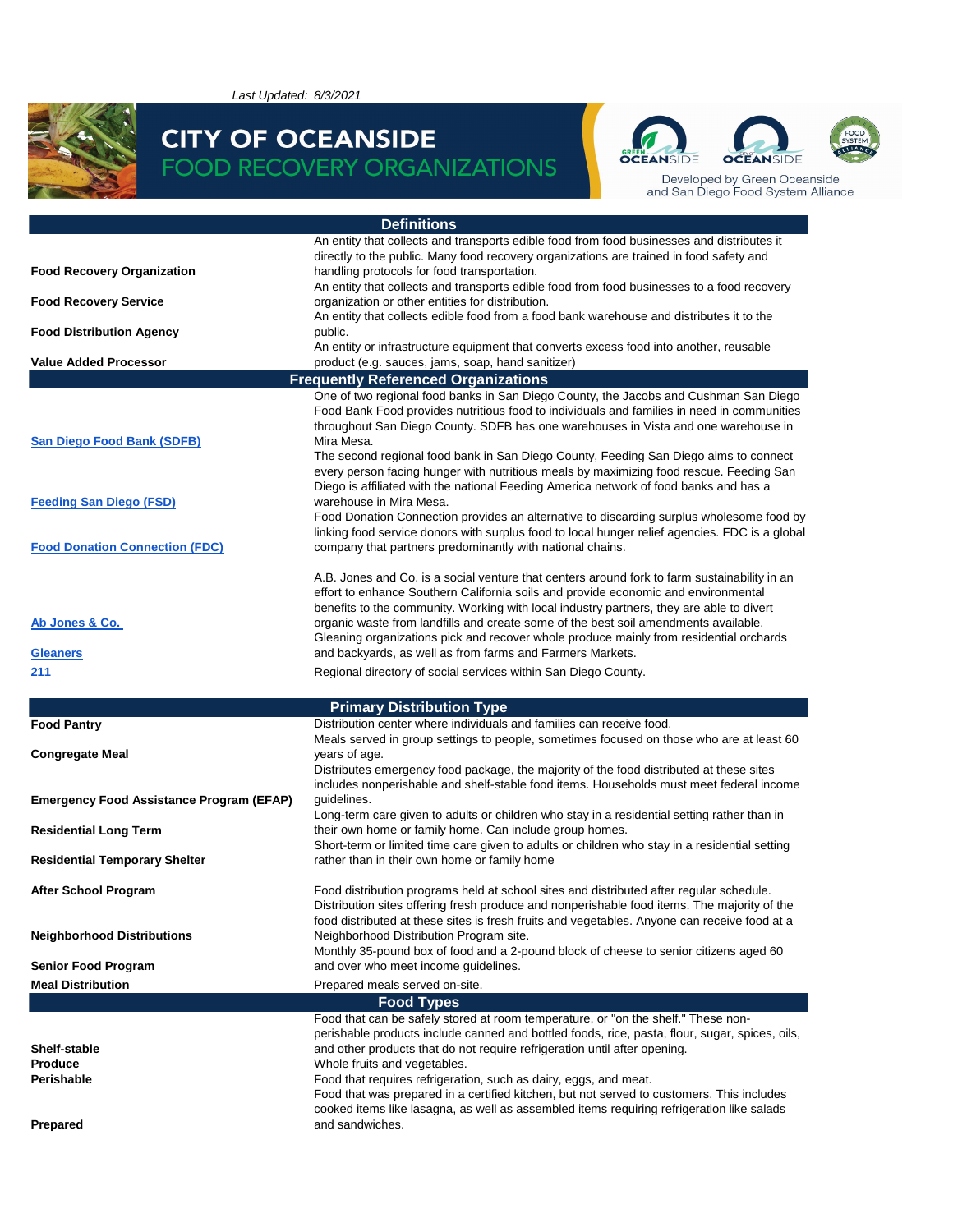| <b>Agency Name</b>                                                | <b>Phone</b>     | <b>Email</b>                  | <b>Notes</b>                                |
|-------------------------------------------------------------------|------------------|-------------------------------|---------------------------------------------|
| <b>San Diego Food Bank</b>                                        | (858) 527-1419   | kthomson@sandiegofoodbank.org | Regional Food Bank, Donor & Agency Matching |
| <b>Feeding San Diego</b>                                          | (858) 452-3663   | info@feedingsandiego.org      | Regional Food Bank, Donor & Agency Matching |
| <b>Food Donation Connection</b>                                   | $(800)$ 831-8161 | ContactUs@foodtodonate.com    | Donor & Agency Matching                     |
| AB Jones & Co.                                                    | (530) 781-3112   | andre@abjonesco.com           | Donor & Agency Matching, Transportation     |
| <b>Produce Good</b>                                               | (760) 492-3467   | info@producegood.org          | Gleaners                                    |
| <b>Senior Gleaners</b>                                            | (619) 633-9180   | info@seniorgleanerssdco.org   | <b>Gleaners</b>                             |
| North County Gleaners/Interfaith Community Service (760) 489-6380 |                  | elie@abushanab.com            | Gleaners                                    |



#### **Food Recovery Services**



## **CITY OF OCEANSIDE<br>FOOD RECOVERY ORGANIZATIONS**

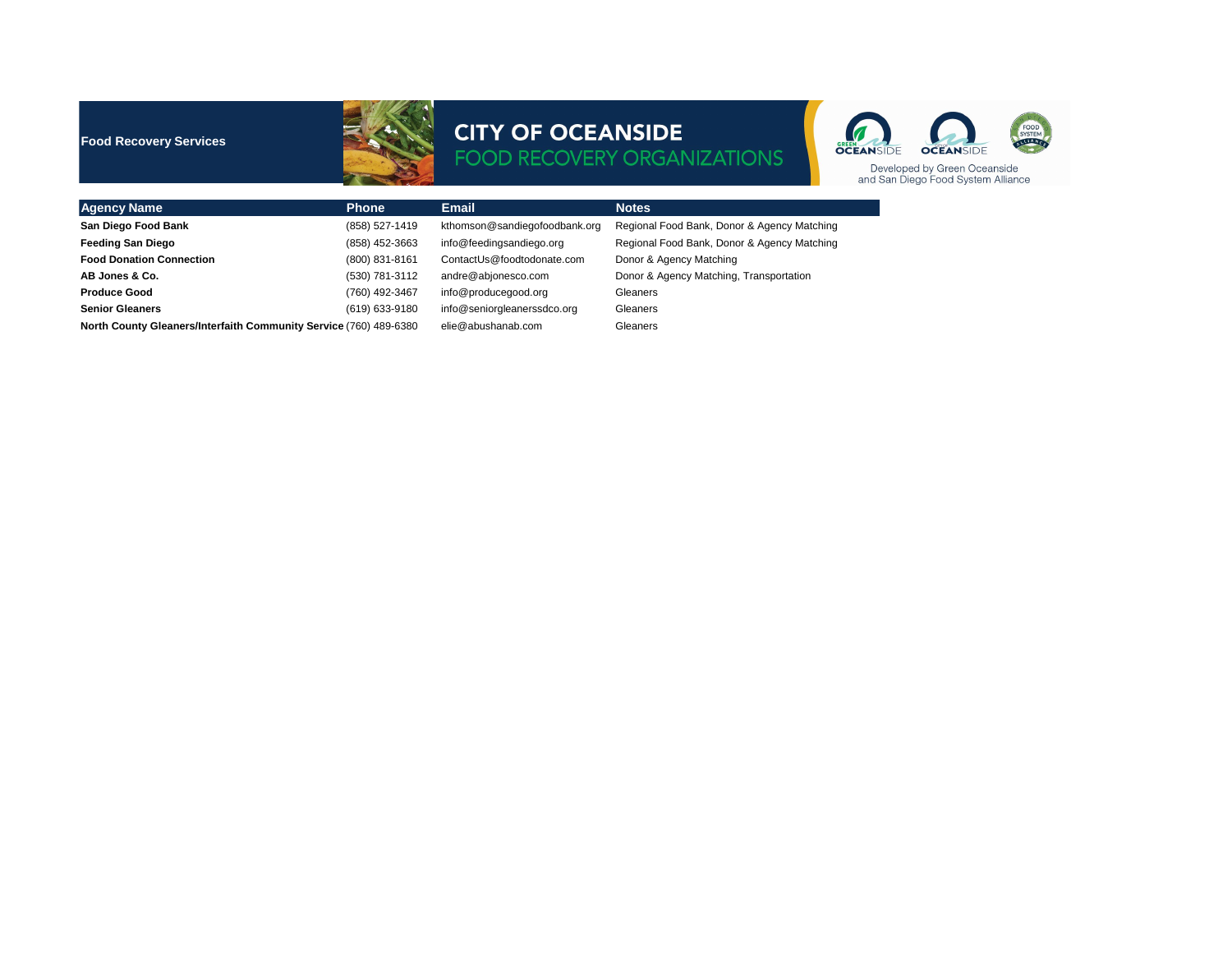

# **CITY OF OCEANSIDE<br>FOOD RECOVERY ORGANIZATIONS**



**Food Recovery Organizations**

|                                                     |                          |             |            |                                |                                                               |                                     |                                                        | <b>Collection</b>                                                                   |                                                                        |                 |            |                          |                        |
|-----------------------------------------------------|--------------------------|-------------|------------|--------------------------------|---------------------------------------------------------------|-------------------------------------|--------------------------------------------------------|-------------------------------------------------------------------------------------|------------------------------------------------------------------------|-----------------|------------|--------------------------|------------------------|
|                                                     |                          |             |            |                                |                                                               |                                     |                                                        |                                                                                     | <b>Service Area Types of Food</b>                                      |                 |            | <b>AB Jones</b>          |                        |
|                                                     |                          |             |            |                                |                                                               |                                     | <b>Primary</b>                                         | (as of July                                                                         | <b>Accepted for</b>                                                    | <b>SDFB</b>     | <b>FSD</b> | & Co.<br><b>Partner?</b> | <b>FDC</b><br>Partner? |
| <b>Agency Name</b>                                  | <b>Address</b>           | <b>City</b> | <b>Zip</b> | <b>Phone</b>                   | <b>Contact</b>                                                | <b>Email</b>                        | <b>Distribution Type 2020)</b><br>After School Program | Oceanside                                                                           | <b>Food Recovery</b><br>Produce, Shelf-<br>Stable, Perishable,         | <b>Partner?</b> | Partner?   |                          |                        |
| <b>Boys &amp; Girls Club of Oceanside</b>           | 401 Country Club Lane    | Oceanside   | 92054      | $(760)$ 433-8920 Hillary Adams |                                                               | hadams@bgcoceanside.org             |                                                        |                                                                                     | Prepared                                                               |                 |            |                          |                        |
| <b>Bread of Life Rescue Mission</b>                 | 1919 Apple Street        | Oceanside   | 92054      | (760) 722-0800                 | Jerry Davis                                                   | jrd 777@aol.com                     | Food Pantry &<br>Congregate Meals                      | Oceanside                                                                           | Shelf-Stable,<br>Perishables                                           | x (Superpantry) |            |                          |                        |
|                                                     |                          |             |            |                                |                                                               |                                     |                                                        | Oceanside,                                                                          | Produce, Shelf-                                                        |                 |            |                          |                        |
| <b>Brother Benno Foundation</b>                     | 3260 Production Avenue   | Oceanside   | 92058      |                                | $(760)$ 439-1244 Robert Hackett                               | bobbyhackett57@gmail.com            | <b>EFAP</b>                                            | Escondido, San<br>Marcos, Vista,<br>Carlsbad                                        | Stable, Perishable,<br>Prepared, Other<br>(hygiene)                    | x (Superpantry) |            |                          |                        |
|                                                     |                          |             |            |                                |                                                               | isabel@calvaryoceanside.org         | <b>Food Pantry</b>                                     | Oceanside,<br>Carlsbad,<br>Encinitas, Del                                           | Produce, Shelf-<br>Stable, Perishable,<br>Prepared                     |                 |            |                          |                        |
| Calvary Chapel Oceanside: In His Name Food Ministry | 3715 Oceanic Way         | Oceanside   | 92056      | $(760)$ 754-1234               | Isabel DadaLinda Guzman                                       | lindag@calvaryoceanside.org         |                                                        | Mar, La Jolla                                                                       |                                                                        |                 |            |                          |                        |
| <b>CRF Casa Pacifica</b>                            | 321 Cassidy Street       | Oceanside   | 92054      | (760) 721-2171                 | Sara Steiner                                                  | ssteiner@comresearch.org            | <b>Residential Temporary</b><br>Shelter                | Oceanside                                                                           | Produce, Shelf-<br>Stable, Perishable,<br>Prepared, Other<br>(drinks)  |                 |            |                          |                        |
| <b>Friendly Church of God</b>                       | 1836 Dixie Street        | Oceanside   | 92054      | $(760)$ 433-2513               | Barbara Beauford                                              | friendlysecretary@gmail.com         | <b>Food Pantry</b>                                     | Oceanside                                                                           | Shelf-Stable                                                           |                 |            |                          |                        |
| <b>Grace Full Gospel Ministries</b>                 | 1702 South Ditmar Street | Oceanside   | 92054      | (760) 453-6171                 | Fagatua Tili                                                  | rev_tili@yahoo.com                  | <b>Food Pantry</b>                                     | Oceanside                                                                           | Produce, Shelf-Stable x                                                |                 |            |                          |                        |
|                                                     |                          |             |            |                                |                                                               |                                     | <b>Food Pantry</b>                                     | Oceanside,<br>Imperial Beach,<br>Miramar, San                                       | Shelf-Stable,<br>Perishable                                            |                 |            |                          |                        |
| Holiness Ministries Coalition/Feed the Need Program | P.O. Box 4842            | Oceanside   | 92052      |                                | $(760)$ 458-4655 Dr. Bishop Foley A Parker                    | elderfoleyparker@gmail.com          |                                                        | Diego                                                                               |                                                                        |                 |            |                          |                        |
| <b>MiraCosta College</b>                            | 1 Barnard Drive          | Oceanside   | 92056      | (760) 757-2121 ex Devon Boone  |                                                               | dboone@miracosta.edu                | <b>Food Pantry</b>                                     | Oceanside, Vista                                                                    | Produce, Perishable,<br>Prepared                                       |                 |            |                          |                        |
| <b>North County Sober Living</b>                    | 2315 Littler Lane        | Oceanside   | 92056      | (760) 622-5072   Lisa Mueller  |                                                               | lisa.ncsl@gmail.com                 | <b>Residential Long Term</b>                           | Oceanside                                                                           | Shelf-Stable                                                           | $\mathbf{X}$    | ΙX         |                          |                        |
| O'side Kitchen Collaborative                        | 603 Seagaze Drive #912   | Oceanside   | 92054      |                                | (760) 707-8108   Vallie Gilley/Kathy Manuel   info@theokc.org |                                     | Value Added Processo                                   | Oceanside,<br>Carlsbad,<br>Encinitas, Del<br>Mar, Vista,<br>Escondido, San<br>Diego | Produce, Shelf-<br>Stable, Perishable                                  |                 |            |                          |                        |
| Oceanside Sanctuary: Sarah's Hope Food Pantry       | PO Box 360               | Oceanside   | 92049      | $(760)$ 722-8522               | Jenell Coker                                                  | jenell@oceansidesanctuary.org       | <b>Food Pantry</b>                                     | Encinitas, Vista,<br>Carlsbad                                                       | Produce, Shelf-<br>Stable, Perishable,<br>Prepared                     |                 |            |                          |                        |
| <b>Prince of Peace Abbey</b>                        | 650 Benet Hill Road      | Oceanside   | 92058      | (760) 967-4200                 | Will Jones                                                    | willj2u@gmail.com                   | <b>Food Pantry</b>                                     | Carlsbad                                                                            | Shelf-Stable                                                           |                 |            |                          |                        |
| Salvation Army Oceanside (SAO)                      | 3935 Lake Boulevard      | Oceanside   | 92056      |                                | $(760)$ 631-8212 Captain Liane Newcomb                        | Liane.Newcomb@usw.salvationarmy.org | Neighborhood<br>Distribution                           | Oceanside,<br>Vista, Carlsbad,<br>Encinitas                                         | Produce, Shelf-<br>Stable, Perishable,<br>Prepared, Other<br>(hygiene) |                 |            |                          |                        |
| <b>SIATech Inc. North County</b>                    | 1938 Avenida Delo Oro    | Oceanside   | 92056      | $(760)$ 385-6850               | Thomas Healy                                                  | Thomas.Healy@siatech.org            | After School Program                                   | Oceanside                                                                           | Shelf-Stable                                                           |                 |            |                          |                        |
| <b>Grace Presbyterian Church</b>                    | 1450 E Vista Way         | Vista       | 92084      |                                | $(760)$ 724-0077 Shawn Homan                                  | officemgr@gpcvista.org              | Food Pantry & Meal<br><b>Distributions</b>             | Oceanside, Vista                                                                    | Shelf-Stable,<br>Perishable, Produce<br>Prepared                       |                 |            |                          |                        |
| <b>Operation Hope</b>                               | 859 E. Vista Way         | Vista       | 92084      |                                | (760) 536-3880 ex Aeriell Woodhams                            | awoodhams@operationhopeshelter.org  | Food Pantry & Meal<br>Distributions                    | Oceanside,<br>Vista, Carlsbad,<br>La Jolla                                          | Produce, Shelf-<br>Stable, Perishable,<br>Prepared                     |                 |            |                          |                        |
| R.A.W. Ministries                                   | 777 Felicita Way         | Escondido   | 92025      | $(760)$ 580-0835 Ruth Walkes   |                                                               | http://www.ruthwalkes.com/          | <b>Food Pantry</b>                                     | Carlsbad, Vista                                                                     | Produce, Shelf-<br>Stable, Perishable,<br>Prepared                     |                 |            |                          |                        |
|                                                     |                          |             |            |                                |                                                               |                                     |                                                        | Encinitas,                                                                          | Produce, Shelf-                                                        |                 |            |                          |                        |
| The Foundry Community Church                        | 120 N Ash Street         | Escondido   | 92027      | (760) 294-4704   Mary Nielsen  |                                                               | finance@thefoundryescondido.com     | <b>Food Pantry</b>                                     | Oceanside,<br>Carlsbad, Vista,<br>Escondido                                         | Stable, Perishable,<br>Prepared                                        |                 |            |                          |                        |
| Vista Teen Outreach                                 | 1611 A So. Melrose #106  | Vista       | 92081      |                                | (760) 390-2932 <b>Debbie Medrano</b>                          | vistateenoutreach@gmail.com         | <b>Food Pantry</b>                                     | Oceanside, Vista Shelf-Stable                                                       |                                                                        |                 |            |                          |                        |
|                                                     |                          |             |            |                                |                                                               |                                     |                                                        |                                                                                     |                                                                        |                 |            |                          |                        |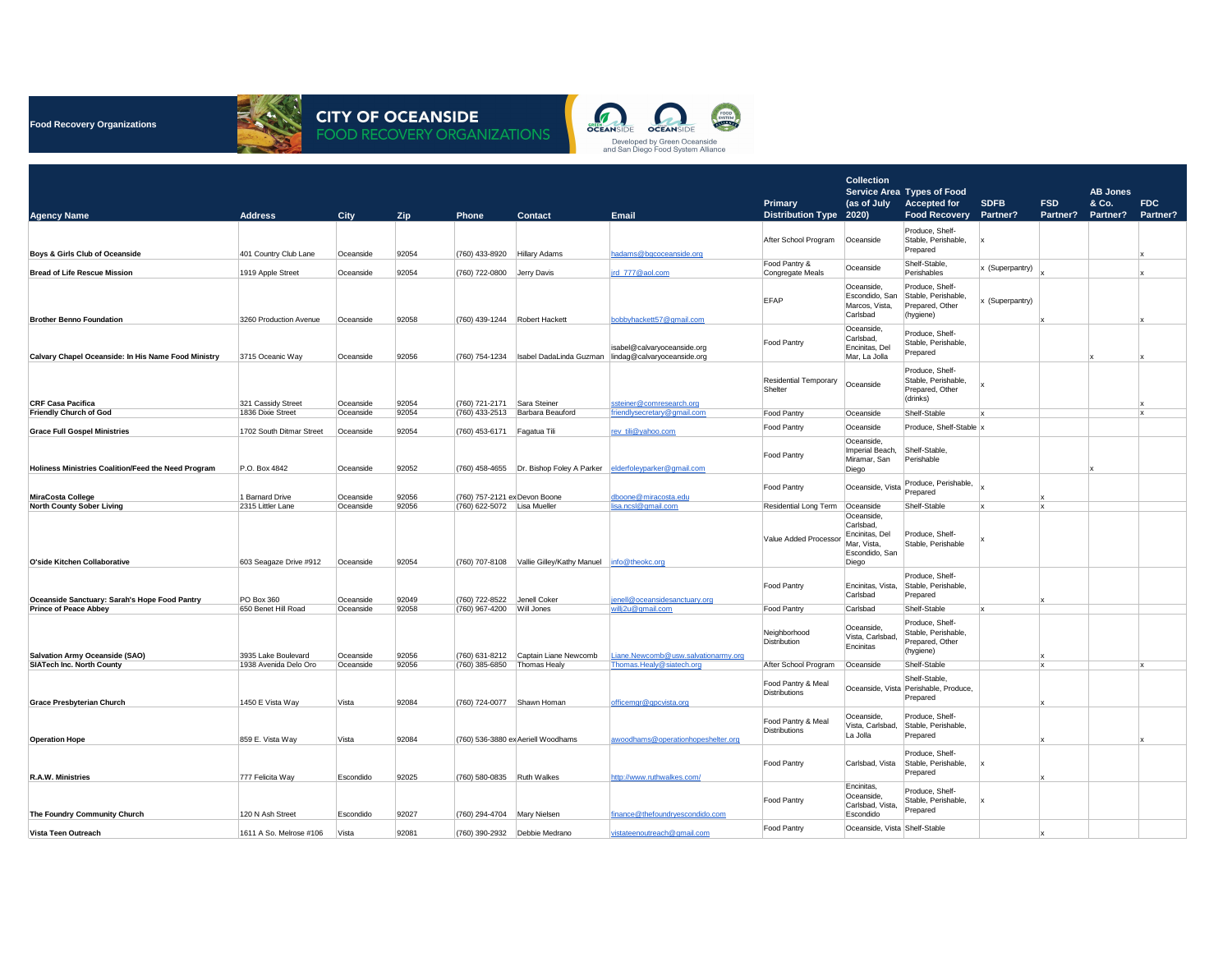| <b>Agency Name</b>                                                                         | <b>Address</b>                   | <b>City</b> | Zip   | <b>Phone</b>                | <b>Contact</b>             | <b>Email</b>                                                        | <b>Primary Distribution</b><br><b>Type</b> | SDFB<br>Partner? 211? |  |
|--------------------------------------------------------------------------------------------|----------------------------------|-------------|-------|-----------------------------|----------------------------|---------------------------------------------------------------------|--------------------------------------------|-----------------------|--|
|                                                                                            |                                  |             |       |                             |                            |                                                                     |                                            |                       |  |
| American Relief Organization DBA Got your Back San Diego 4061 Oceanside Boulevard, Suite E |                                  | Oceanside   | 92056 | (760) 845-7789              | <b>Bill McLeod</b>         | Bill@GotYourBackSanDiego.org                                        | Food Pantry                                |                       |  |
| <b>Audeo II Charter School</b>                                                             | 3821 Plaza Drive, Suites 401-402 | Oceanside   | 92054 | (858) 678-2020              | Stephanie Starr            | sstarr@audeocharterschool.net                                       | Food Pantry                                |                       |  |
| <b>Cause for Christ</b>                                                                    | 2855 Cedar Road                  | Oceanside   | 92056 | (760) 529-2484              |                            | sbbcauseofchrist@gmail.com                                          | Neighborhood Distribution                  |                       |  |
| <b>Community Lutheran Church</b>                                                           | 4507 Mission Avenue              | Oceanside   | 92057 | (760) 722-3337              | <b>Bob Miller</b>          | rgmsrm@yahoo.com                                                    | Food Pantry                                |                       |  |
| <b>CRF Turning Point</b>                                                                   | 1738 South Tremont Street        | Oceanside   | 92054 | (760) 439-2800              | Christie Kjorvestad        | ccannady@comresearch.org                                            | <b>Residential Long-term</b>               |                       |  |
| Del Rio Elementary (Oceanside Unified)                                                     | 5200 North River Road            | Oceanside   | 92057 | (760) 901-7300              | Murissa Miller             | Murissa.Miller@oside.k12.ca.us                                      | After-school program                       |                       |  |
| <b>El Camino High School (Oceanside Unified)</b>                                           | 400 Rancho Del Oro               | Oceanside   | 92057 | (760) 845-5834              | Kathy Easterbrook          | kathryn.Easterbrook@oside.us                                        | Food Pantry                                |                       |  |
| <b>First Presbyterian Church</b>                                                           | 2001 South El Camino Real        | Oceanside   | 92054 | (760) 757-3560              | Elizabeth Wilson Manahan   | ewilson@fpcoceanside.org                                            | Food Pantry                                |                       |  |
| <b>Greater Ebenezer COGIC Church</b>                                                       | 2251 Mesa Drive                  | Oceanside   | 92054 | (760) 268-0089              | Alberta Amos               | ma2moore@yahoo.com                                                  | Food Pantry                                |                       |  |
| <b>Helping Hand Worldwide</b>                                                              | 5306 N. River Road               | Oceanside   | 92057 | (949) 230-7318              |                            | sitahhww@gmail.com                                                  | Food Pantry                                |                       |  |
| <b>Interfaith Community Services - Coastal Services</b>                                    | 4700 N River Road                | Oceanside   | 92057 | (760) 721-2117              |                            | https://www.interfaithservices.org/contact/                         | <b>Meal Distribution</b>                   |                       |  |
| <b>Libby Elementary (Oceanside Unified)</b>                                                | 423 W. Redondo Drive             | Oceanside   | 92057 | (760) 901-7000              | <b>Rosemary Ramirez</b>    | rosemary.ramirez@oside.us                                           | After-school program                       |                       |  |
| <b>Lived Experiences, Inc.</b>                                                             | 1106 Whaley Street               | Oceanside   | 92054 | (619) 368-3790              | Oscarin Ortega             | oscarin@livedexperiences.org                                        | Food Pantry                                |                       |  |
| Love on Your Back                                                                          | 3597 Kellington Court            | Oceanside   | 92056 | (760) 224-1098              | Carol Wood                 | loveonyourback@yahoo.com                                            | Food Pantry                                |                       |  |
| Loving the Elderly, Inc                                                                    | 5001 Macario Drive               | Oceanside   | 92057 | (760) 859-6303              | Teresita Roxas             | teresitaroxas567@yahoo.com                                          | Senior Food Program                        |                       |  |
| Mary Fay Pendleton Elementary (Fallbrook Union)                                            | 110 Marine Drive                 | Oceanside   | 92058 | (760) 731-4051              | Briana Esposito            | besposito@fuesd.org                                                 | After-school program                       |                       |  |
| MiraCosta College Community Learning Center (mobile<br>pantry)                             | 1831 Mission Avenue              | Oceanside   | 92058 | (760) 795-8710   Bea Palmer |                            | bpalmer@miracosta.edu                                               | Neighborhood Distribution                  |                       |  |
| <b>Mission Cove Senior Apartments</b>                                                      | 3229 Misson Cove Way             | Oceanside   | 92054 | (760) 239-6779              | Danielle Kramer            | dkramer@elderhelpofsandiego.org                                     | Senior Food Program                        |                       |  |
| <b>Mission Elementary (Oceanside Unified)</b>                                              | 2100 Mission Ave                 | Oceanside   | 92058 | (760) 966-8400              | Yulianna "Julie" Velazquez | yulianna.velazquez@oside.us                                         | After-school program                       |                       |  |
| <b>Mission San Luis Rey Parish</b>                                                         | 4070 Mission Avenue              | Oceanside   | 92057 | (760) 547-0708              | Angel Ibarra               | angel@sanluisreyparish.org                                          | Food Pantry                                |                       |  |
| <b>New Song Community Church</b>                                                           | 3985 Mission Avenue              | Oceanside   | 92058 | (760) 560-5000              | Cyrus Greene               | cyrus@newsongchurch.com                                             | Food Pantry                                |                       |  |
| <b>North County Health Services</b>                                                        | 5306 N River Road                | Oceanside   | 92057 | $(760)$ 736-6777            |                            | https://www.nchs-health.org/community-<br>resources/food-resources/ | <b>EFAP</b>                                |                       |  |



## **CITY OF OCEANSIDE<br>FOOD RECOVERY ORGANIZATIONS**